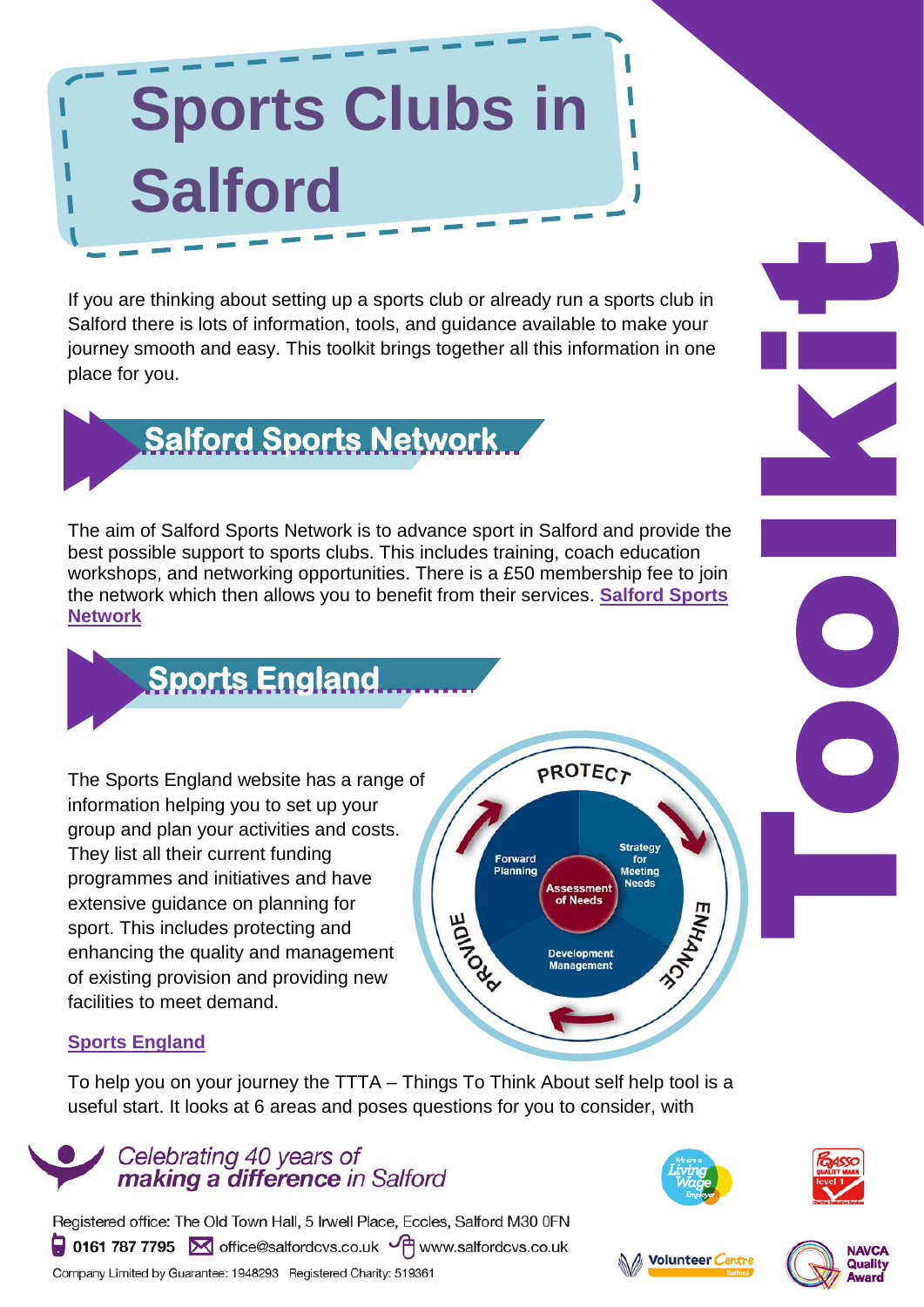helpful suggestions and resources to help you implement this in your organisation:

- Governance
- Strategic planning
- Financial management
- Human resources
- Organisational policy
- Risk management

#### **[Sports England –](http://www.sportengland.org/our-work/governance/things-to-think-about-tool/) TTTA Tool**



Embedding the right safeguarding and child protection procedures within your organisation and activities is vital. There are good practice guides, tools and templates to help you implement safe working practices for the children and young people you work with. The NSPCC Child Protection in Sport Unit is a good starting point:

#### **[NSPCC Child Protection in Sport Unit](https://thecpsu.org.uk/)**

# **Salford Safeguarding standards**

Salford CVS, in partnership with other members of the SSCB, have developed Salford's Safeguarding Standards for the Voluntary & Community Sector. The Safeguarding Standards have been endorsed by the Salford Safeguarding Children Board, Salford CVS, and VOCAL (The Voluntary and Community Sector Forum to Salford Children & Young People's Partnership).

The 20 standards cover the following:

- Accountability and Information Sharing
- Organisations' policies and procedures
- Reporting concerns, suspicions and allegations
- Safe recruitment and selection
- Management and support of paid staff and volunteers
- Providing safer activities and trips

**Salford CVS - [Salford Safeguarding Standards](http://www.salfordcvs.co.uk/salford-cvs/children-and-young-people)**









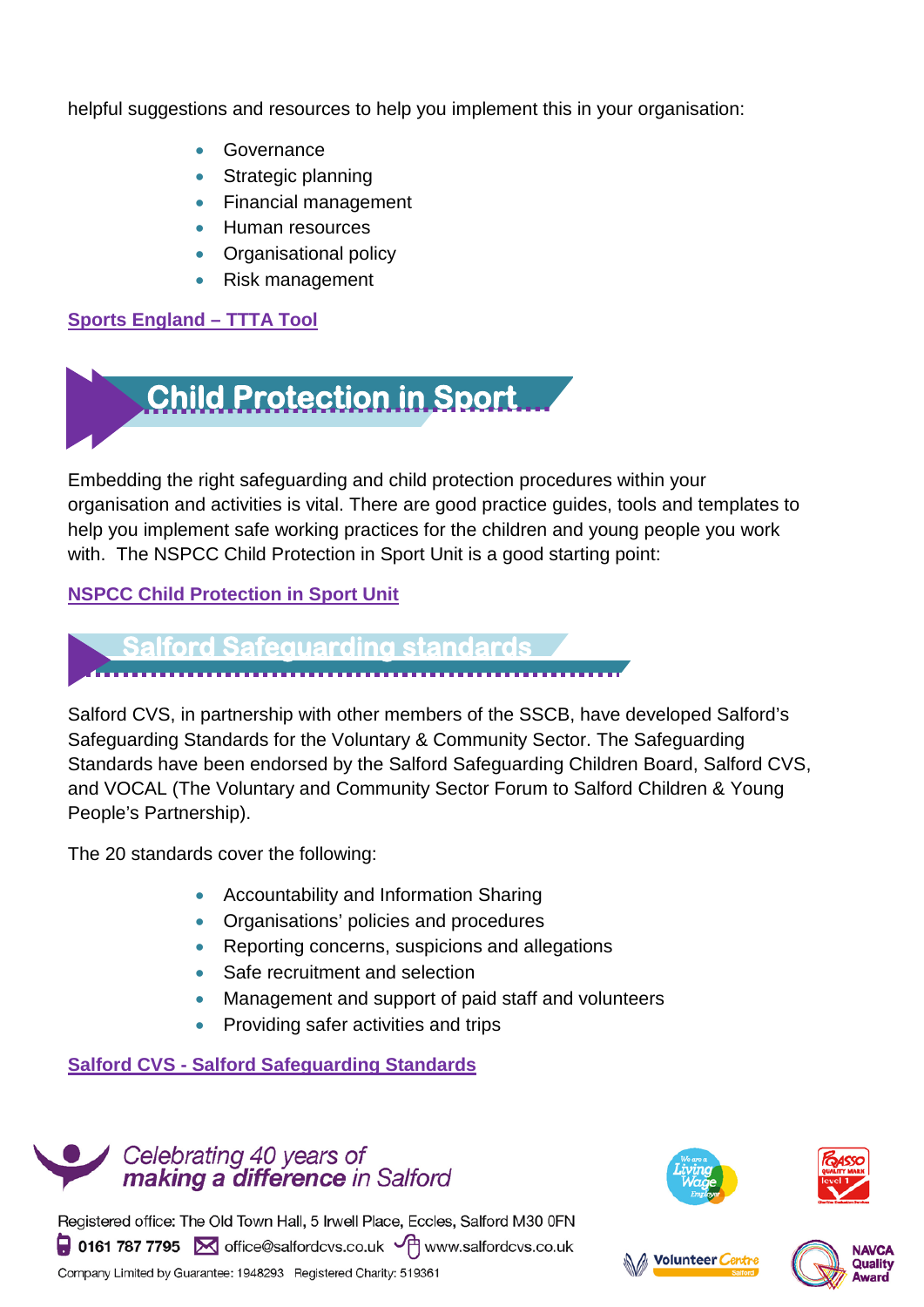## **Insurance, health & safety, risk assessment**

Every organisation providing activities for members or people in the community must ensure that they have adequate policies and procedures in place in the event of something going wrong.

There are a range of factsheets and templates available from the GMVSS link below. You can download them and follow the step by step instructions on how to implement good practice systems within your organisation.

#### **[GMVSS Factsheets](http://www.gmvss.net/factsheets)**



Volunteers are an integral part of many organisations. The Volunteer Centre Salford can help you to implement good practice advice and can support your organisation with the recruitment and retention of volunteers. They also provide the following:

- Training e.g. Volunteers and the Law
- How to register and promote your opportunities
- Volunteering Events
- **Newsletter**
- Quarterly Forum
- Updating the National Volunteering Database.
- Registering your Opportunities

#### **[Volunteer Centre Salford Services](http://www.salfordcvs.co.uk/volunteer-centre/volunteer-centre-services)**



There are a variety of funding sources available for sports organisations. Where you apply to will depend on the activities that you run and how much money you need. There are a number of small funding opportunities available through;

• Salford City Council (Community Committee devolved budget) **[SCC -](http://www.salford.gov.uk/devolvedbudgets.htm)**

#### Celebrating 40 years of making a difference in Salford







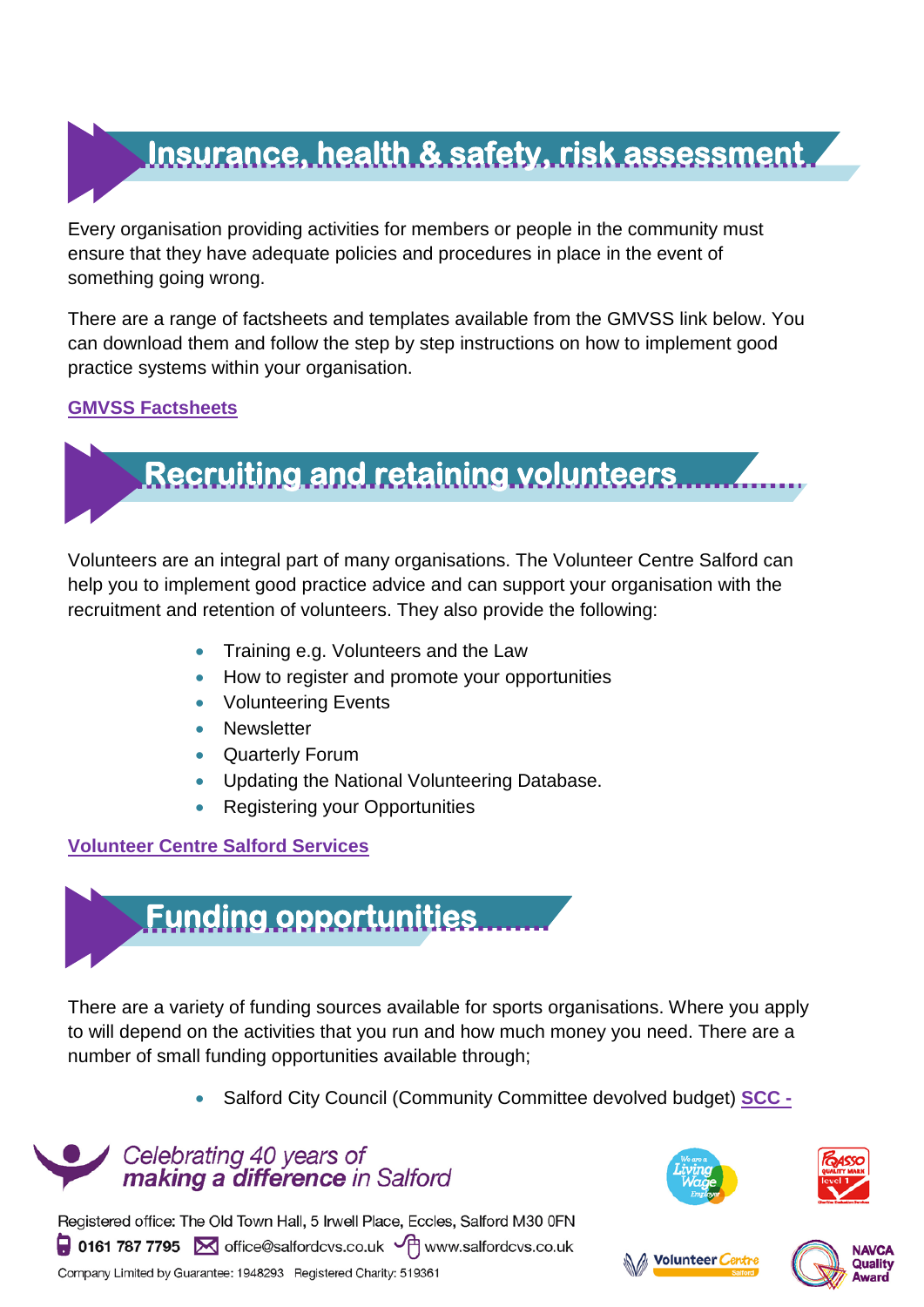#### **Devolved Budgets**

- Forever Manchester (various small grants programmes) **[Apply for](http://forevermanchester.com/apply-for-funding/)  [Funding](http://forevermanchester.com/apply-for-funding/)**
- Sports England **[Applying for Funding](http://www.sportengland.org/funding/applying-for-funding/)**
- Sported. (free membership organisation giving support and financial assistance to groups)

To keep up to date with all the latest funding opportunities sign up to the Salford CVS monthly funding e bulletin.

#### **Salford CVS – [e bulletin sign up](http://www.salfordcvs.co.uk/civicrm/mailing/subscribe?reset=1)**

To carry out a bespoke funding search for your activity or project use the Salford CVS funding portal

#### **[Funding Portal](http://www.salfordcvs.co.uk/funding-tendering/search-funding)**

Alternatively call the CVS Development Team on 0161 787 7795 to book a one to one funding advice and search session.



Clubmark is the universally acknowledged cross sport accreditation scheme for community sports clubs. It is based on criteria which must be supported by specific evidence.

There is a range of best practice resources and guidance on the **[Clubmark website.](http://www.clubmark.org.uk/)**

### **S** clubmark

### **Registering a Community Amateur Sports Club**

If your sports club registers with HM Revenue & Customs (HMRC) as a Community Amateur Sports Club (CASC) you can benefit from various tax advantages, for example claiming back tax on Gift Aid donations, tax relief on the Corporation Tax you pay on income and capital gains, and non-domestic rates relief.

#### **HMRC - [Register](http://www.hmrc.gov.uk/charities/casc/register.htm)**

#### Celebrating 40 years of making a difference in Salford